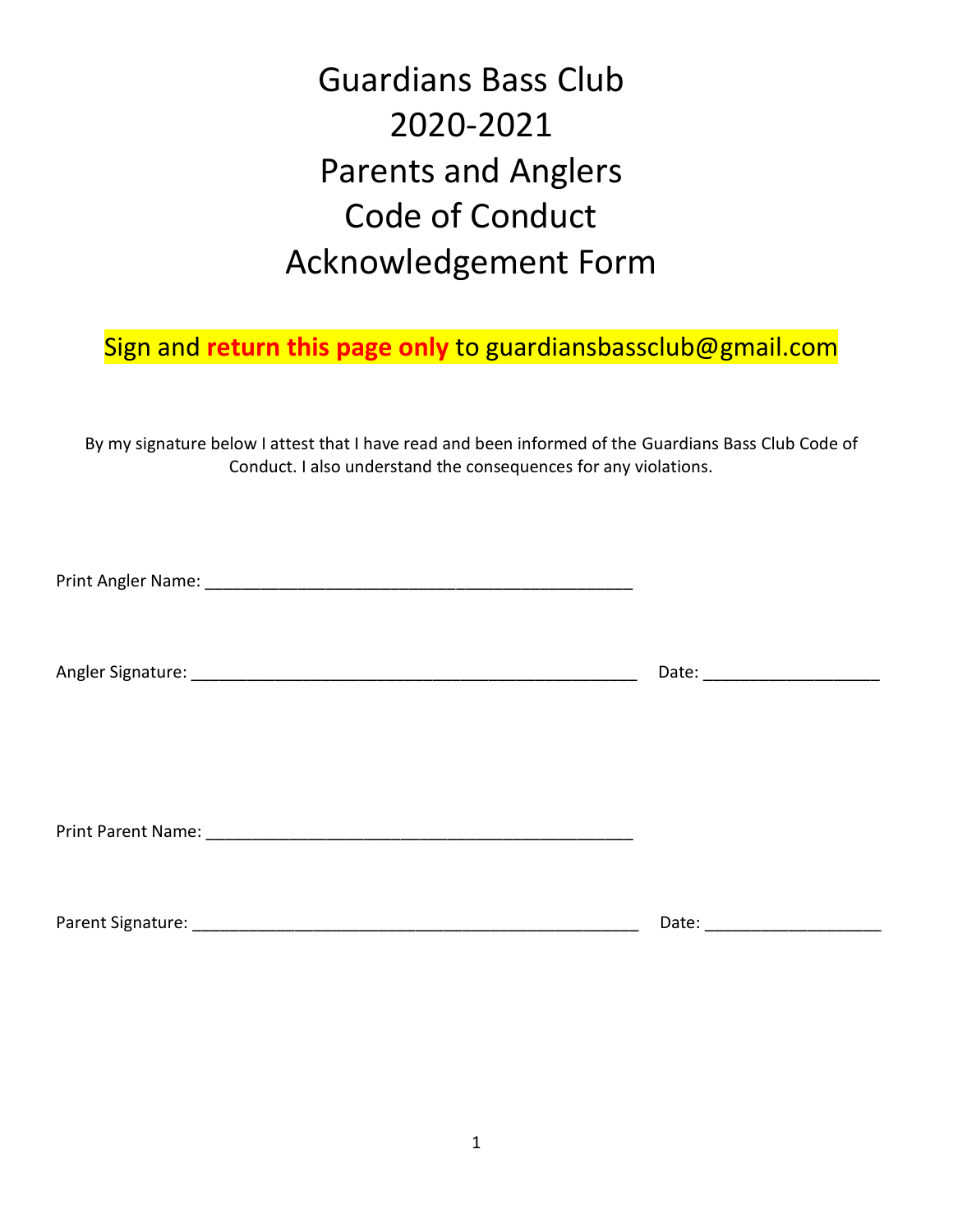# Guardians Bass Club Parents and Anglers Code of Conduct and Expectations

#### **Message To The Parents**

As a parent/guardian of a GBC angler, you also have committed yourselves to certain responsibilities and obligations, which are outlined in this Code of Conduct. Your signature, along with the signature of your angler, indicates that you understand these and agree to cooperate with club leadership in enforcing the Code of Conduct. Compliance is mandatory and essential to the success of the club. Failure to comply may lead to discipline and possible expulsion from the team.

Good sportsmanship is encouraged and expected from our parents, fans and spectators at all times during all events. Failure to exhibit good sportsmanship may result in removal from the event and/or future events.

We look forward to working with you and to supporting your son/daughter as they participate in the sport of High School Fishing.

#### **Message To The Anglers**

Guardians Bass Club has a relatively young but distinguished history and reputation of excellence, sportsmanship and integrity in the sport of high school fishing. This reputation was not built overnight. It has taken a lot of dedication, commitment, and hard work by a countless number of people as well as the GBC anglers of past seasons. As a Guardians Bass Club member you must continue to strive to uphold this high standard of excellence. Once you become a member of the team, you have made a choice to uphold certain standards expected of our anglers.

#### **Philosophy**:

Participation in Guardians Bass Club is a privilege, not a right, and should be treated as such. Anglers who choose to join the club accept that they are ambassadors of Guardians Bass Club in tournaments, club events and when out in the community. Any time you wear your tournament jersey, club hat, or t-shirt, you are representing yourself, your family, your club and all those who were members of GBC before you. Your behavior should be above reproach in all areas.

We require that our student anglers represent our highest standards, including our core values of responsibility, accountability, integrity and humility. These expectations include an emphasis on respect for self, others and property; loyalty to self, teammates and club leadership; and exhibiting the ideals of true sportsmanship.

1. **RESPONSIBILITIES TO YOURSELF**: The most important of these responsibilities is to develop strength of character and positive values and behaviors. You owe it to yourself to get the greatest possible benefit from your GBC experiences because your academic studies and your participation in extracurricular activities (including high school fishing) help to prepare you for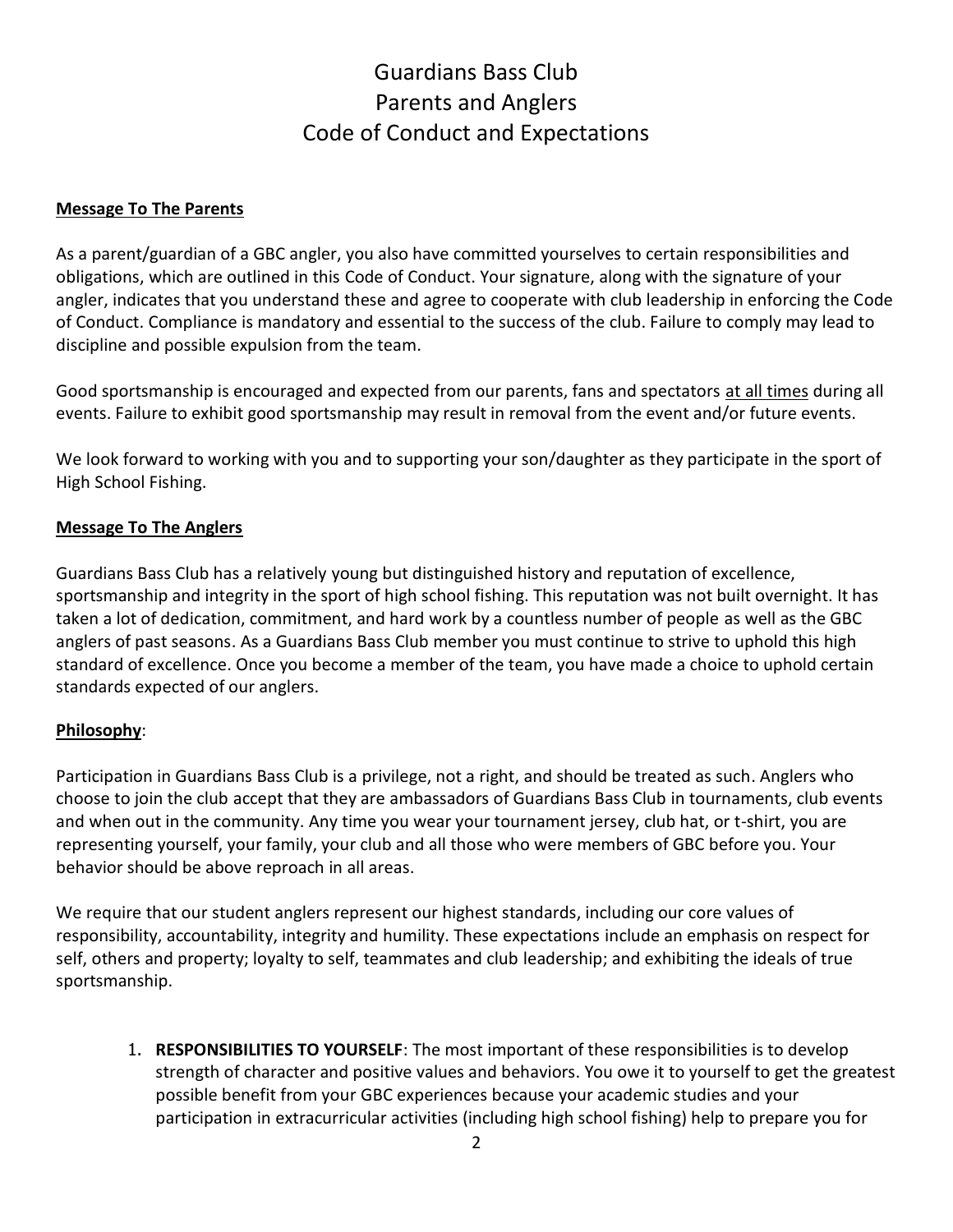your life as an adult.

- 2. **RESPONSIBILITIES TO YOUR CLUB**: You assume a leadership role when you are on any type of athletic team (fishing or otherwise). The students at your school and citizens of your community know you and will judge our club by your conduct and attitudes, both on and off the water. Because of this leadership role, you can make positive contribution to school and community pride. In addition, you are a role model for younger anglers who will look up to you and hope to be in your shoes one day. Be sure the example you set is a positive one.
- 3. **RESPONSIBILITIES TO OTHERS**: As a team member you also have a responsibility to your family. It is impossible for you to succeed in high school fishing without the support of your parents and family. Just as your behavior reflects on the club, it also reflects on your family. When you know that you have competed with enthusiasm, honor and to the best of your ability at all times and with the utmost sportsmanship, you can be proud of yourself and your family can be justly proud of you.

# **Sportsmanship**

It is important for both anglers and parents to help us maintain an outstanding reputation for good sportsmanship. We must all work hard to conduct ourselves in a commendable manner. Always observe the following guidelines for good sportsmanship:

- 1. The good name of our club is more important than any tournament won by unfair means.
- 2. Be supportive of all anglers, captains and officials before, during, and after all tournaments.
- 3. Recognize and show appreciation for the fine performance of your competition.
- 4. Be proud of our club's reputation and work hard to protect it.
- 5. Cheer for your teammates, not against the competition.
- 6. Don't allow others' negative sportsmanship to become an excuse to do the same.

# **RULES AND EXPECTATIONS:**

# **I. ACADEMIC ELIGIBILITY**

- a. SAF requires a minimum GPA of 2.0 (a "C" or better) in order to fish in sanctioned tournaments. Guardians Bass Club follows the same guidelines for academic eligibility.
- b. If an angler is not maintaining a "C" or better in all classes at the time of the tournament he/she is ineligible to compete in that particular tournament.

# **II. ANGLER STANDARDS AND EXPECTATIONS**

- a. ALCOHOL, DRUGS & TOBACCO ARE STRICTLY PROHIBITED. The possession, use, consumption, or any other improper or unlawful involvement of any kind with illegal drugs, controlled substances, alcoholic beverages, tobacco products, E-Cigarettes, or Vapor Pens, is strictly prohibited.
- b. HAZING IS STRICTLY PROHIBITED. Because hazing is unsafe and can discourage participation as well as negatively affect a student's enjoyment in club participation, all forms of hazing are strictly prohibited. Hazing includes, but is not limited to:
	- i. Any gesture or written, verbal or physical act that a reasonable person should know will have the effect of harming a someone or cause someone to have a reasonable fear of